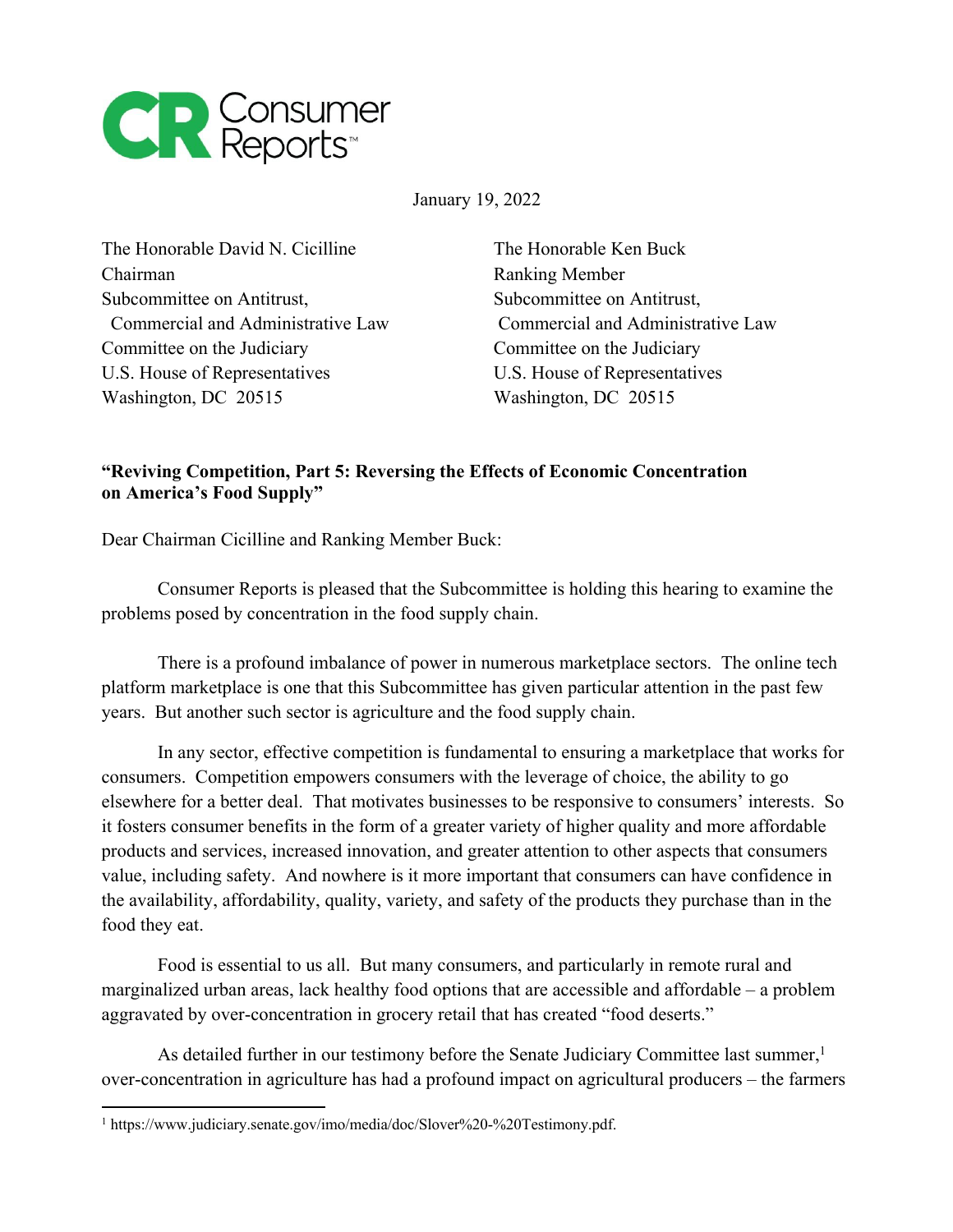and ranchers who must sell their produce and livestock to a dwindling number of increasingly large and powerful processing and distribution outlets. But this is also a problem for consumers. For there to be meaningful options to consumers, there need to be meaningful options at all parts of the input, production, distribution, and marketing chain, from farm to table. For the marketplace to work for consumers, it must be working for businesses that seek to reach them. It must be working for everyone.

When giant food processing corporations in a concentrated buyer marketplace can exert excessive pressure on producers of livestock and poultry and produce to sell at ever-lower prices, at the risk of being cut off, that creates excessive pressure on producers to cut corners, which can impair quality, variety, and safety, and can nip innovation, and better consumer choices, in the bud.

Another important benefit of an open, competitive marketplace that does not always get the attention it deserves in antitrust discussions, but that has become impossible to ignore during COVID, is resiliency. With competition, there are multiple sources for the products and services we rely on – such as food. Acute vulnerabilities in an over-concentrated beef supply chain have recently come into stark relief.

One prominent example is beef processing. Two short generations ago, the top four beef packers accounted for roughly a third of the market.<sup>2</sup> Today, after a cascade of mergers, the top four – Tyson, Cargill, and two Brazil-owned corporations, JBS USA and National – control 85 percent of the market between them.<sup>3</sup> Similar consolidation has taken place in pork, and in poultry.

COVID outbreaks led to widespread meat-processing plant shutdowns, with ripple effects up and down the supply chain. Consumers found empty shelves at the grocery store, while producers were forced to kill off millions of animals that could not be brought to slaughter. Many other food products were also in short supply, and there are some worrying signs that shortages may be returning. And last spring, a ransomware cyber-attack forced Brazil-based JBS Foods to temporarily shut down all its U.S. processing plants – a quarter of all beef sold in the United States.

In these instances, the lack of alternatives available to absorb the shock exposed dangerous vulnerabilities created by over-reliance on just one or a very few suppliers of critical products and inputs. These critical vulnerabilities had been woefully underappreciated in the quest to reduce the values of competition to just sterile economic efficiency.

And when it's the food supply chain that is disrupted, it can be literally a matter of life and death, for many, many consumers.

<sup>2</sup> USDA, Packers and Stockyards Statistical Report, 2006 Reporting Year, May 2008, p. 44.

<sup>3</sup> USDA, Packers and Stockyards Division, Annual Report 2019, p. 9,

https://www.ams.usda.gov/sites/default/files/media/PSDAnnualReport2019.pdf.